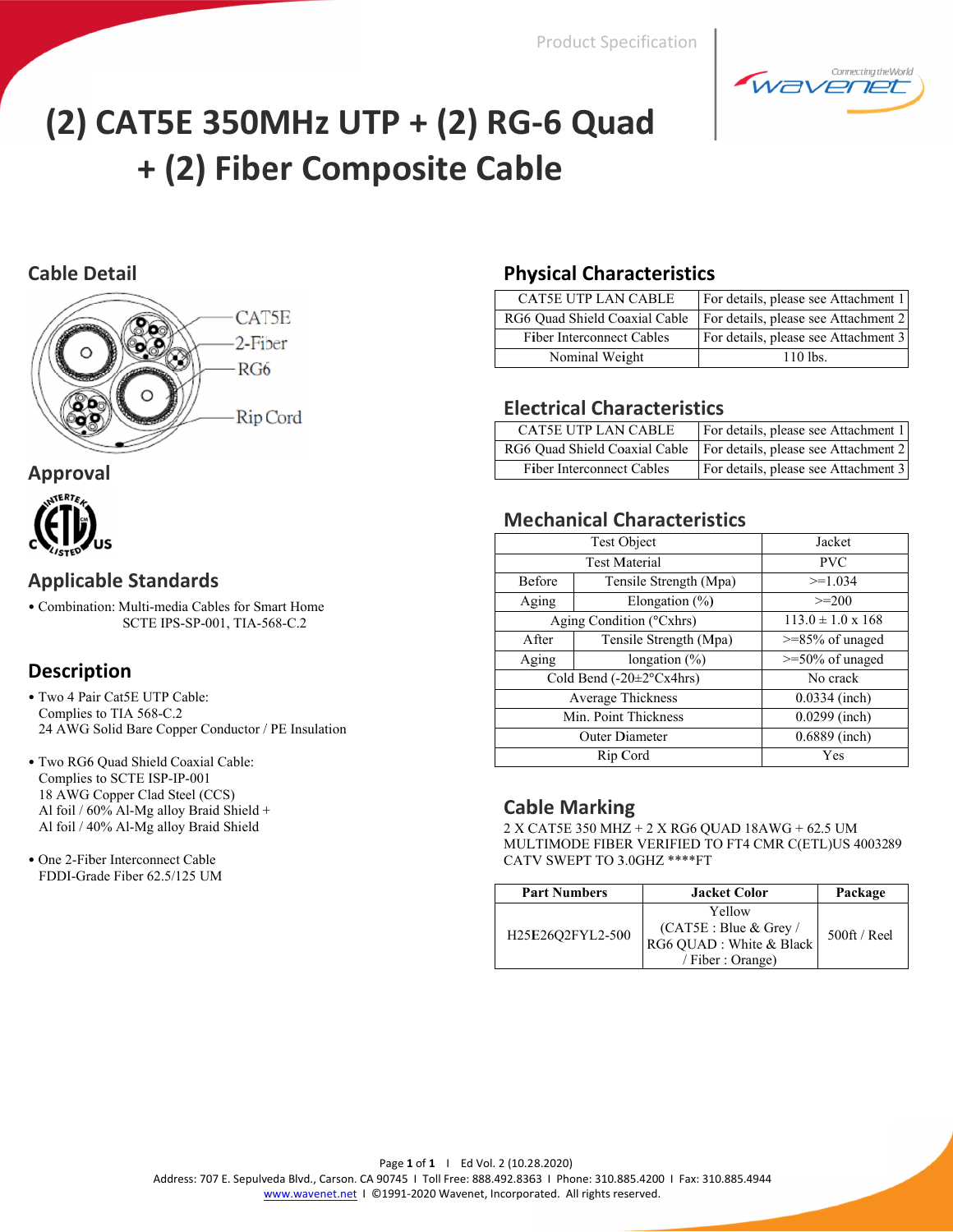

# (2) CAT5E 350MHz UTP + (2) RG-6 Quad + (2) Fiber Attachment 1

|               | <b>Cable Detail</b>                                                                                                                                                                                                                                                                                                                                             |  |                                   |  |                                       |                       |  |
|---------------|-----------------------------------------------------------------------------------------------------------------------------------------------------------------------------------------------------------------------------------------------------------------------------------------------------------------------------------------------------------------|--|-----------------------------------|--|---------------------------------------|-----------------------|--|
|               | OUTEF-<br><b>JACKET</b><br>24 AWG<br>CONDUCTOR<br><b>INSULATION</b><br>RIP CORD                                                                                                                                                                                                                                                                                 |  |                                   |  |                                       |                       |  |
|               |                                                                                                                                                                                                                                                                                                                                                                 |  | <b>Description</b>                |  |                                       |                       |  |
|               | 24 AWG Cat5E CMR, High-Performance Data Cable                                                                                                                                                                                                                                                                                                                   |  |                                   |  |                                       |                       |  |
|               |                                                                                                                                                                                                                                                                                                                                                                 |  |                                   |  |                                       |                       |  |
|               | <b>Applicable Standards</b><br>• ETL Listed Type CMR<br>• C(ETL) listed CMG FT4<br>• ETL Verified to TIA - 568-C.2, and ISO/IEC 11801<br>• RoHS Compliant<br>• ATM 155 Mbps<br>• Ethernet 10BASE-T, 100BASE-TX, 100BASE-VG, 100BASE-T4<br>• 1000 Mbps 1000BASE-T Gigabit Ethernet <sup>TM</sup> (IEEE 802.3)<br>• 16 Mbps Token Ring <sup>TM</sup> (IEEE 802.5) |  |                                   |  |                                       |                       |  |
|               | Intertek                                                                                                                                                                                                                                                                                                                                                        |  | <b>TIA 568-C.2</b>                |  |                                       |                       |  |
|               |                                                                                                                                                                                                                                                                                                                                                                 |  | <b>Physical Characteristics</b>   |  |                                       |                       |  |
|               | <b>Conductor Material</b>                                                                                                                                                                                                                                                                                                                                       |  |                                   |  | Solid Annealed Bare Copper            |                       |  |
|               | Number of Conductor Pairs                                                                                                                                                                                                                                                                                                                                       |  |                                   |  | 4                                     |                       |  |
|               | Size                                                                                                                                                                                                                                                                                                                                                            |  |                                   |  | <b>24 AWG</b>                         |                       |  |
|               | Stranding                                                                                                                                                                                                                                                                                                                                                       |  |                                   |  | Solid                                 |                       |  |
|               | <b>Insulation Material</b>                                                                                                                                                                                                                                                                                                                                      |  |                                   |  | Polyethylene                          |                       |  |
|               | Overall Diameter                                                                                                                                                                                                                                                                                                                                                |  |                                   |  | $0.035$ in. $\pm 0.0002$ in           |                       |  |
|               | Average Thickness                                                                                                                                                                                                                                                                                                                                               |  |                                   |  | $0.0081$ in                           |                       |  |
|               | Jacket Material                                                                                                                                                                                                                                                                                                                                                 |  |                                   |  | Flame Retardant PVC                   |                       |  |
|               | Average Wall Thickness                                                                                                                                                                                                                                                                                                                                          |  |                                   |  | $0.023$ in.                           |                       |  |
|               | Nominal Outer Diameter                                                                                                                                                                                                                                                                                                                                          |  |                                   |  | $0.200$ in. $\pm 0.008$ in.           |                       |  |
|               | Nominal Weight                                                                                                                                                                                                                                                                                                                                                  |  |                                   |  | 20 lbs.                               |                       |  |
|               | Shield Material                                                                                                                                                                                                                                                                                                                                                 |  |                                   |  | Unshielded                            |                       |  |
|               | Ripcord                                                                                                                                                                                                                                                                                                                                                         |  |                                   |  | Yes                                   |                       |  |
|               |                                                                                                                                                                                                                                                                                                                                                                 |  | <b>Mechanical Characteristics</b> |  |                                       |                       |  |
|               | <b>Temperature Rating</b>                                                                                                                                                                                                                                                                                                                                       |  | Installation                      |  | $0^{\circ}$ C to + 60 $^{\circ}$ C    |                       |  |
|               |                                                                                                                                                                                                                                                                                                                                                                 |  | Operating                         |  | -20 $^{\circ}$ C to + 75 $^{\circ}$ C |                       |  |
|               | Tensile Strength                                                                                                                                                                                                                                                                                                                                                |  | Before                            |  | $>= 13.8 \text{ Mpa}$                 |                       |  |
|               | Elongation                                                                                                                                                                                                                                                                                                                                                      |  | Aging                             |  | $>= 100\%$                            |                       |  |
|               |                                                                                                                                                                                                                                                                                                                                                                 |  |                                   |  | $100^{\circ}$ C x 240 hours           |                       |  |
|               | <b>Aging Condition</b>                                                                                                                                                                                                                                                                                                                                          |  | After                             |  | $>= 85\%$ of unaged                   |                       |  |
|               |                                                                                                                                                                                                                                                                                                                                                                 |  | Aging                             |  | $\ge$ 50% of unaged                   |                       |  |
|               |                                                                                                                                                                                                                                                                                                                                                                 |  | <b>Insulation Colors</b>          |  |                                       |                       |  |
|               | Pair 1                                                                                                                                                                                                                                                                                                                                                          |  | White / Blue                      |  |                                       | Blue                  |  |
|               | Pair <sub>2</sub>                                                                                                                                                                                                                                                                                                                                               |  | White / Orange                    |  |                                       | Orange                |  |
|               | Pair 3<br>Pair 4                                                                                                                                                                                                                                                                                                                                                |  | White / Green<br>White / Brown    |  |                                       | Green<br><b>Brown</b> |  |
|               | <b>Part Numbers</b>                                                                                                                                                                                                                                                                                                                                             |  | <b>Jacket Color</b>               |  |                                       | Package               |  |
|               |                                                                                                                                                                                                                                                                                                                                                                 |  | Black, Blue, Green, Grey,         |  |                                       |                       |  |
|               | <b>5E04URXX4</b>                                                                                                                                                                                                                                                                                                                                                |  | Orange, Pink, Purple, Red,        |  |                                       | 1000FT / Reel         |  |
| White, Yellow |                                                                                                                                                                                                                                                                                                                                                                 |  |                                   |  |                                       |                       |  |

#### **Electrical Characteristics**

| Max. Conductor DC Resistance @ 20°C                 | $9.65 \Omega / 100$ Meters           |
|-----------------------------------------------------|--------------------------------------|
| Maximum DC Resistance Unbalanced @ 20°C             | 5%                                   |
| Max. Pair-to-Pair Ground Capacitance Unbalance      | 330 pF / 100 Meters                  |
| Characteristic Impedance $(1 \sim 350 \text{ MHz})$ | $100 \pm 15 \Omega$                  |
| Mutual Capacitance                                  | $5.6$ nF $/$ 100 Meters              |
| Max. Delay Skew                                     | $40 \text{ nS} / 100 \text{ Meters}$ |

#### **Electrical Performance**

| Frequency               | <b>Attenuation</b> |              | <b>Return loss</b> |                  |                                                      | <b>NEXT</b>  | <b>PS-NEXT</b>           |                             |
|-------------------------|--------------------|--------------|--------------------|------------------|------------------------------------------------------|--------------|--------------------------|-----------------------------|
| (MHz)                   | (dB/100m)          |              |                    | (dB)             | (dB)                                                 |              | (dB)                     |                             |
|                         | Max.               | Typ.         | Min.               | Typ.             | Min.                                                 | Typ.         | Min.                     | Typ.                        |
| 0.772                   | 1.8                | 1.5          | 23.0               | 33.0             | 72.0                                                 | 81.1         | 70.0                     | 78.7                        |
| 1                       | $\overline{2.0}$   | 1.8          | 23.0               | 38.6             | 70.3                                                 | 79.4         | 68.3                     | 76.9                        |
| $\overline{\mathbf{4}}$ | 4.1                | 3.6          | 23.0               | 39.8             | 61.2                                                 | 69.9         | 59.3                     | 67.4                        |
| 8                       | 5.8                | 5.1          | 24.5               | 38.2             | 56.8                                                 | 61.9         | 54.8                     | 59.4                        |
| 10                      | 6.5                | 5.8          | 25.0               | 38.0             | 55.3                                                 | 62.4         | 53.5                     | 59.9                        |
| 16                      | 8.2                | 7.4          | 25.0               | 37.4             | 52.3                                                 | 57.8         | 50.3                     | 55.2                        |
| 20                      | 9.3                | 8.2          | 25.0               | 36.8             | 50.8                                                 | 56.4         | 48.8                     | 53.8                        |
| $\overline{25}$         | 10.4               | 9.3          | 24.3               | 35.2             | 49.3                                                 | 56.3         | 47.3                     | 53.6                        |
| 31.25                   | 11.7               | 10.5         | 23.6               | 33.3             | 47.9                                                 | 53.8         | 45.9                     | 51.1                        |
| 62.5                    | 17.0               | 14.9         | 21.5               | 32.2             | 43.4                                                 | 49.8         | 41.4                     | 47.4                        |
| 100                     | 22.0               | 19.2         | 20.1               | 31.3             | 40.3                                                 | 47.5         | 38.3                     | 45.0                        |
| 155                     | 28.1               | 24.2         | 18.8               | 29.8             | 37.4                                                 | 45.1         | 35.4                     | 42.6                        |
| 200                     | 32.4               | 27.3         | 18.0               | 28.5             | 35.7                                                 | 43.3         | 33.7                     | 40.2                        |
| 250                     | 38.9               | 30.9         | 17.5               | 27.3             | 34.8                                                 | 41.4         | 32.5                     | 39.0                        |
| 300                     | 41.0               | 34.1         | 16.8               | 25.6             | 33.1                                                 | 40.2         | 31.1                     | 37.7                        |
| 350                     | 44.9               | 37.8         | 16.3               | 23.2             | 32.1                                                 | 39.0         | 30.1                     | 36.5                        |
|                         |                    |              |                    |                  |                                                      |              |                          |                             |
| Frequency               | <b>ELFEXT</b>      |              |                    | <b>PS-ELFEXT</b> | <b>ACR</b>                                           |              | <b>PS-ACR</b>            |                             |
| (MHz)                   | (dB/100m)          |              |                    | (dB)             |                                                      | Typ $(dB)$ . | Typ(dB)                  |                             |
|                         | Min.               | Typ.         | Min.               | Typ.             | Min.                                                 | Typ.         | Min.                     | Typ.                        |
| 0.772                   | 66.0               | 73.3         | 63.0               | 72.7             | 70.2                                                 | 79.2         | 68.2                     | 77.0                        |
| 1                       | 63.8               | 71.3         | 60.8               | 70.6             | 68.2                                                 | 77.6         | 66.3                     | 75.0                        |
| $\overline{\bf{4}}$     | 51.7               | 59.4         | 48.7               | 58.7             | 57.2                                                 | 66.3         | 55.2                     | 63.5                        |
| $\overline{\mathbf{8}}$ | 45.7               | 53.2         | 42.7               | 51.1             | 51.0                                                 | 59.8         | 49.0                     | 56.9                        |
| 10                      | 43.8               | 50.5         | 40.8               | 49.7             | 48.8                                                 | 56.6         | 47.0                     | 53.7                        |
| 16                      | 39.7               | 47.0         | 36.7               | 45.1             | 43.0                                                 | 53.0         | 42.1                     | 47.4                        |
| 20                      | 37.7               | 45.0         | 34.7               | 43.6             | 41.5                                                 | 50.5         | 39.5                     | 45.0                        |
| 25                      | 35.8               | 43.3         | 32.8               | 42.0             | 38.9                                                 | 47.0         | 36.9                     | 43.7                        |
| 31.25                   | 33.9               | 41.3         | $\overline{30.9}$  | 40.5             | 36.5                                                 | 43.3         | 34.2                     | 40.0                        |
| 62.5                    | 27.8               | 35.8         | 24.8               | 34.5             | 26.4                                                 | 35.0         | 24.4                     | 31.2                        |
| 100                     | 23.8               | 31.3         | 20.8               | 30.3             | 18.3                                                 | 26.2         | 16.3                     | 24.2                        |
| 155                     | 19.9               | 27.5         | 16.9               | 26.9             | 10.0                                                 | 20.9         | 7.3                      | 15.9                        |
| 200                     | 17.7               | 24.7         | 14.7               | 24.5             | 5.0                                                  | 16.0         | 2.0                      | 10.0                        |
| 250                     | 17.1               | 22.2         | 14.0               | 22.5             | 0.0                                                  | 10.6         | $\overline{\phantom{a}}$ | 4.0                         |
| 300<br>350              | 16.7<br>16.0       | 20.5<br>19.4 | 13.5<br>12.8       | 20.7<br>19.6     | $\overline{\phantom{a}}$<br>$\overline{\phantom{a}}$ | 6.1<br>1.2   | $\overline{\phantom{0}}$ | $-1.\overline{3}$<br>$-6.4$ |

\* Values above 100MHz are information only.

#### **Cable Marking**

CATEGORY 5E 350MHZ 24AWG 4 PR UTP XXXXXX CMR FT4 C(ETL)US ETL LISTED & VERIFIED TO TIA-568-C.2 \*\*\*\*FT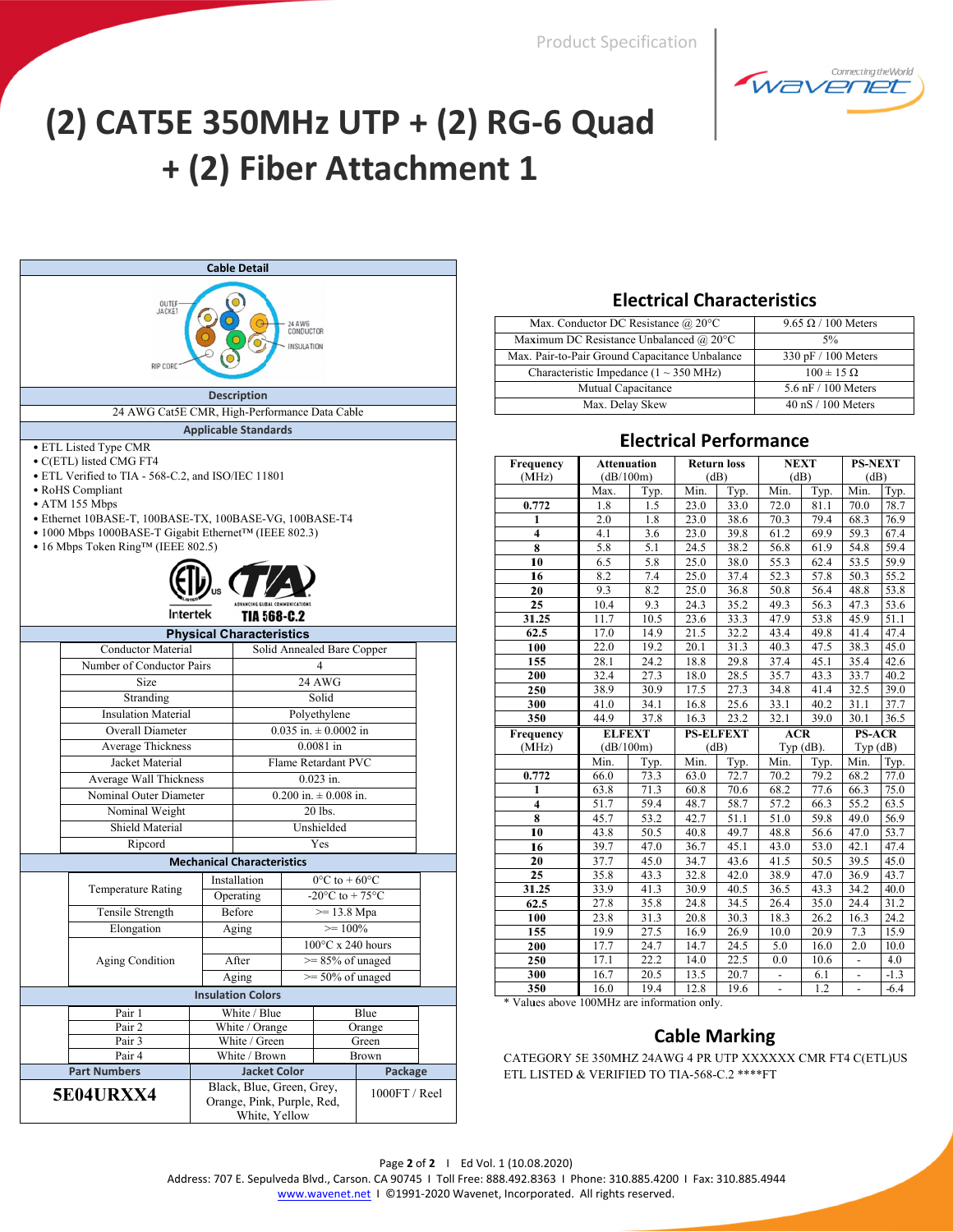

# (2) CAT5E 350MHz UTP + (2) RG-6 Quad + (2) Fiber Attachment 2

# **Cable Detail**



# **Approval**



# **Applicable Standards**

- RG-6/U QUAD CMR CATV 75 Ω Coaxial Cable
- Reference Standard SCTE IPS-SP-001 / UL 1655, UL 13, UL 444, RoHS

# **Physical Characteristics**

| Conductor                  | Solid    | Copper Clad Steel |
|----------------------------|----------|-------------------|
| AWG                        |          | 18                |
| Diameter                   | (inches) | 0.040             |
| <b>Insulation Material</b> |          | Foam PE           |
| Nominal Thickness          | (inches) | 0.073             |
| <b>Insulation Diameter</b> | (inches) | 0.186             |
| First Braid Shield         |          | Aluminum          |
| Coverage Area              | (%)      | 60                |
| Second Braid Shield        |          | Aluminum          |
| Coverage Area              | (%)      | 40                |
| Jacket Material            |          | <b>FR-PVC</b>     |
| <b>Nominal Thickness</b>   | (inches) | 0.0255            |
| Cable Diameter             | (inches) | 0.2968            |
| Nominal Weight             | 500 ft.  | 18 lbs.           |
|                            | 1000 ft. | 35 lbs.           |

# **Electrical Characteristics**

| <b>Temperature Rating</b>   | $-20$ to 60 (°C)     |
|-----------------------------|----------------------|
| Impedance                   | 75 ( $\pm$ 3.0 Ohms) |
| Capacitance                 | $15.5$ (pF/ft.)      |
| Conductor $DCR@20^{\circ}C$ | 28.6 (ohms/1000ft)   |
| Velocity of Propagation     | $84\,(%)$            |
| RoHS Compliant              | Yes                  |

# **Electrical Performance**

| <b>Frequency</b><br>(MHz) | <b>Attenuation</b><br>(dB/100m) | <b>Frequency</b><br>(MHz) | <b>Attenuation</b><br>(dB/100m) |
|---------------------------|---------------------------------|---------------------------|---------------------------------|
| 10                        | 2.90                            | 1000                      | 22.00                           |
| 50                        | 5.25                            | 1200                      | 24.60                           |
| 100                       | 7.20                            | 1450                      | 27.20                           |
| 200                       | 9.84                            | 1800                      | 30.50                           |
| 400                       | 14.10                           | 2200                      | 32.80                           |
| 700                       | 19.00                           | 2400                      | 32.83                           |
| 900                       | 21.00                           | 3000                      | 37.88                           |

# **Cable Marking**

RG6/U QUAD SHIELD 18AWG CMR FT4 XXXXXX VERIFIED TO C(ETL)US CATV SWEPT TO 3.0 GHZ \*\*\*\*FT

| <b>Part Numbers</b> | <b>Jacket Color</b> | Package          |
|---------------------|---------------------|------------------|
| RG6QRBK4-500        | <b>Black</b>        | 500ft / Pullbox  |
| RG6QRBK4            | <b>Black</b>        | 1000ft / Pullbox |
| RG6QRBK2            | <b>Black</b>        | 1000ft / Reel    |
| RG6QRWH4-500        | White               | 500ft / Pullbox  |
| RG6QRWH4            | White               | 1000ft / Pullbox |
| RG6QRWH2            | White               | 1000ft / Reel    |